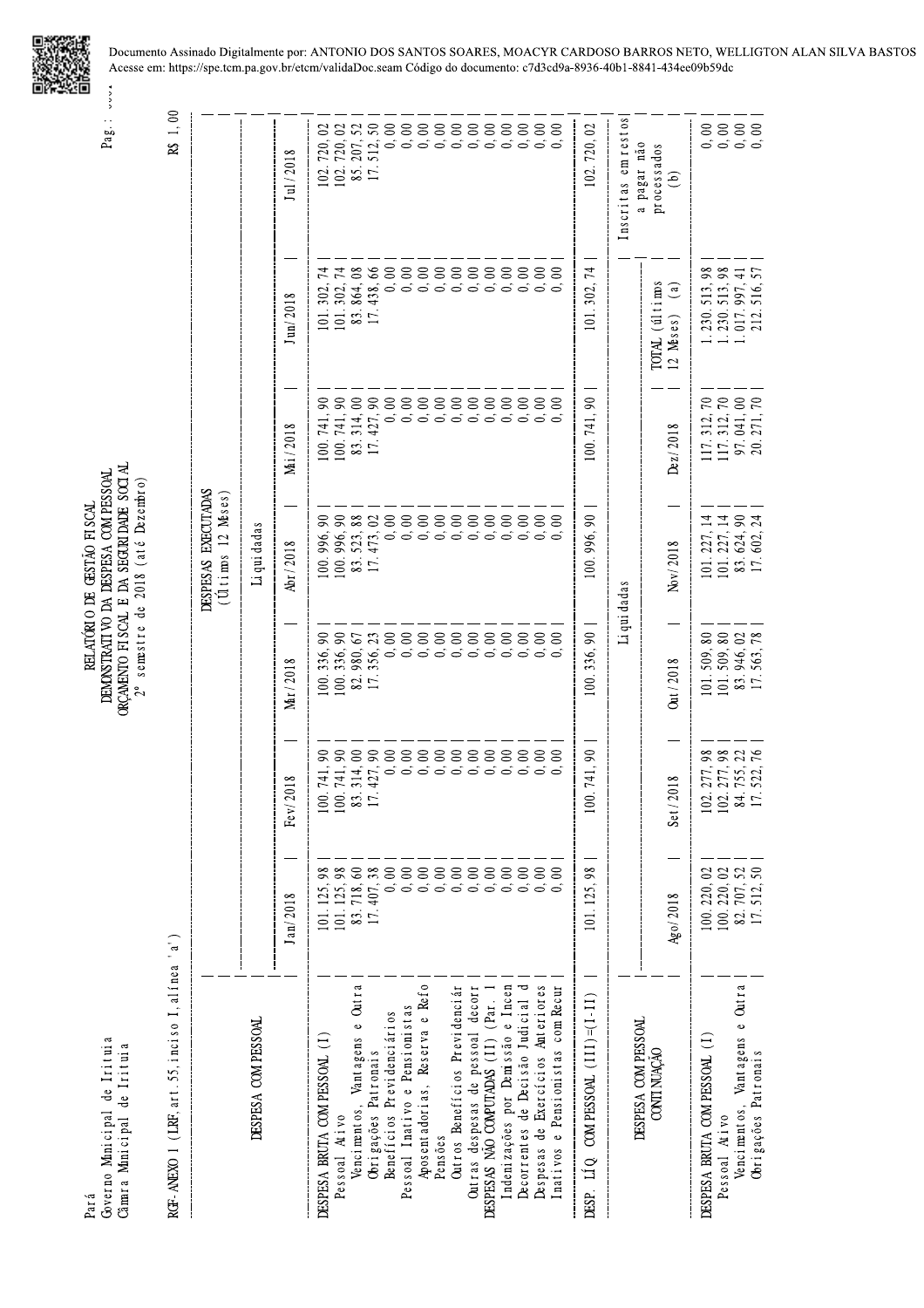

 $0,00$ 

Pag.: 0002 DEMONSTRATIVO DA DESPESA COM PESSOAL<br>ORÇAMENTO FISCAL E DA SEGURIDADE SOCIAL<br>2º semestre de 2018 (até Dezembro) RELATÓRIO DE GESTÃO FISCAL

| Benefícios Previdenciários                                                                                                                                                                                 | 0,00                                                      |                                        | 88888888888<br>6 6 6 6 6 6 6 6 6 6 6 |                    |                                  |                                         |                                                                                   |  |
|------------------------------------------------------------------------------------------------------------------------------------------------------------------------------------------------------------|-----------------------------------------------------------|----------------------------------------|--------------------------------------|--------------------|----------------------------------|-----------------------------------------|-----------------------------------------------------------------------------------|--|
| Pessoal Inativo e Pensionistas                                                                                                                                                                             | 0,00                                                      |                                        |                                      |                    |                                  |                                         |                                                                                   |  |
| Aposentadorias, Reserva e Refo                                                                                                                                                                             | $0, 00$                                                   |                                        |                                      |                    |                                  |                                         |                                                                                   |  |
| Pensões                                                                                                                                                                                                    | 0,00                                                      |                                        |                                      |                    |                                  |                                         |                                                                                   |  |
| Outros Benefícios Previdenciár                                                                                                                                                                             |                                                           |                                        |                                      |                    |                                  |                                         |                                                                                   |  |
| Outras despesas de pessoal decorr                                                                                                                                                                          |                                                           |                                        |                                      |                    |                                  |                                         |                                                                                   |  |
| DESPESAS NÃO COMPUTADAS (11) (Par.                                                                                                                                                                         | $\begin{array}{c} 0.0000 \\ 0.0000 \\ \hline \end{array}$ |                                        |                                      |                    |                                  |                                         |                                                                                   |  |
| Indenizações por Demissão e Incen                                                                                                                                                                          | $0, 00$                                                   |                                        |                                      |                    |                                  |                                         |                                                                                   |  |
| Decorrentes de Decisão Judicial d                                                                                                                                                                          | $0,00$<br>$0,00$                                          |                                        |                                      |                    |                                  |                                         |                                                                                   |  |
| Despesas de Exercícios Anteriores                                                                                                                                                                          |                                                           |                                        |                                      |                    |                                  |                                         |                                                                                   |  |
| Inativos e Pensionistas com Recur                                                                                                                                                                          | 0, 00                                                     |                                        |                                      |                    |                                  |                                         |                                                                                   |  |
| DESP. LÍQ COM PESSOAL (III)= $(1-11)$                                                                                                                                                                      | 100.220,02                                                | 102.277,98                             | 101.509,80                           | 101.227.14         |                                  | 117.312,70                              | 1.230.513,98                                                                      |  |
|                                                                                                                                                                                                            |                                                           |                                        |                                      |                    |                                  |                                         |                                                                                   |  |
| APURAÇÃO DO CUMPRIMENTO DO LIMITE LEGAL                                                                                                                                                                    |                                                           |                                        |                                      |                    | VALOR                            | % SOBRE RCL AJUSTADA                    |                                                                                   |  |
| RECEITA CORRENTE LÍQUIDA - RCL(IV)                                                                                                                                                                         |                                                           |                                        |                                      |                    | 50.474.979,97                    |                                         |                                                                                   |  |
| (-) Transferência obrigatória da união relativas às emendas individuais (V) (\$13, art. 166 da<br>= RECEITA CORRENTE LÍQUIDA AJUSTADA - $(VI)$                                                             |                                                           |                                        |                                      | $\widehat{\Theta}$ | 50.474.979.97                    |                                         | $\widetilde{\mathcal{E}}$<br>న న<br>$\begin{array}{c} 0,00 \\ 100,00 \end{array}$ |  |
| DESPESA TOTAL COMPESSOAL - DTP (VII) = $(111a + 111b)$                                                                                                                                                     |                                                           |                                        |                                      |                    | 1.230.513,98                     |                                         | వి<br>$\frac{4}{4}$<br>$\mathcal{L}$                                              |  |
| LIMTE MAXIMO (VIII)(incisos I, II e III do art. 20 da                                                                                                                                                      | LRF                                                       |                                        |                                      |                    | 3.028.498,80                     |                                         | వి<br>6,00                                                                        |  |
| LIM TE PRUDENCIAL (IX) = $(0, 95 \times \text{WIII})$ (parágrafo único                                                                                                                                     |                                                           | $22$ da LRF<br>do art.                 |                                      |                    | 2.877.073,86                     |                                         | వ్<br>5,70                                                                        |  |
| LIMITE DE ALERTA ( $X$ ) = (0,90 x VIII) (inciso II do Par.                                                                                                                                                | $\frac{1}{1}$                                             | LRF)<br>da<br>59<br>art.<br>$\ddot{a}$ |                                      |                    | 2.725.648,92                     |                                         | వ్<br>5,40                                                                        |  |
| FONTE: SISTEMA: Aspec Informatica - UNIDADE RESPONSÁVEL:                                                                                                                                                   |                                                           | Câmara Municipal de Irituia            | $\blacksquare$                       | DATA DA EM SSÃO    | 31/01/2019                       | HORA DA EM SSÃO:<br>$\bar{\phantom{a}}$ | 18:58:10                                                                          |  |
| não liquidadas inscritas em restos a pagar não processados são também consideradas executadas. Dessa forma, para<br>Nota: Durante o exercício, somente as despesas liquidadas são consideradas executadas. |                                                           |                                        |                                      |                    | No encerramento do exercício, as | despesas<br>mior                        |                                                                                   |  |

a) Despesas liquidadas, consideradas aquelas em que houve a entrega do material ou serviço, nos termos do art. 63 da Lei 4.320/64

transparência, as despesas executadas estão segregadas em

Governo Municipal de Irituia<br>Câmara Municipal de Irituia Par á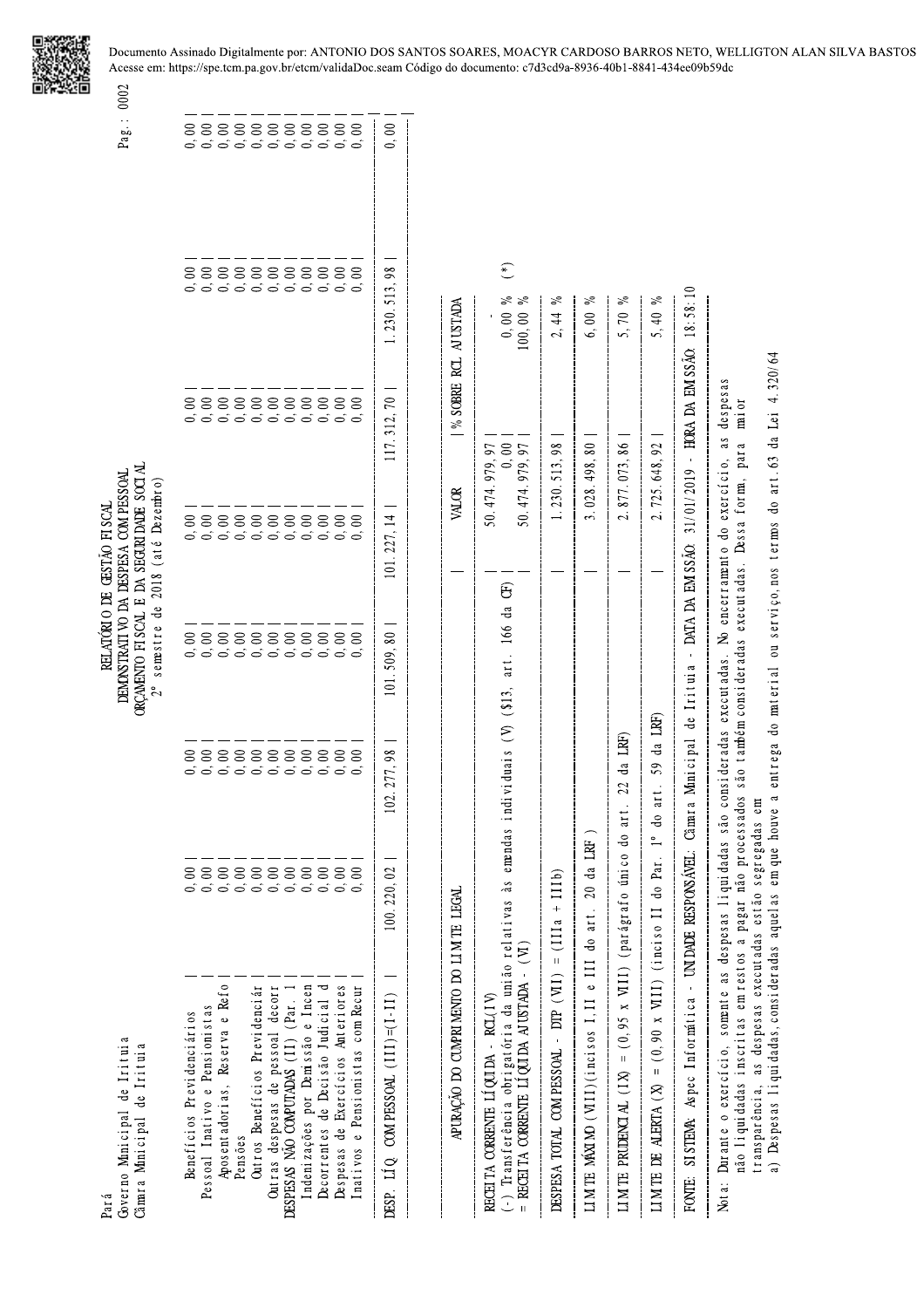

ORÇAMENTO FISCAL E DA SEGURIDADE SOCIAL 2° semstre de 2018 (até Dezembro) DEMONSTRATI VO DA DESPESA COM PESSOAL RELATÓRIO DE GESTÃO FISCAL

Pag.: 0003

b) Despesas empenhadas mas não liquidadas, incritas em Restos a Pagar não processados, consideradas liquidadas no<br>encerramento do exercício, por força inciso II do art.35 da lei 4.320/64

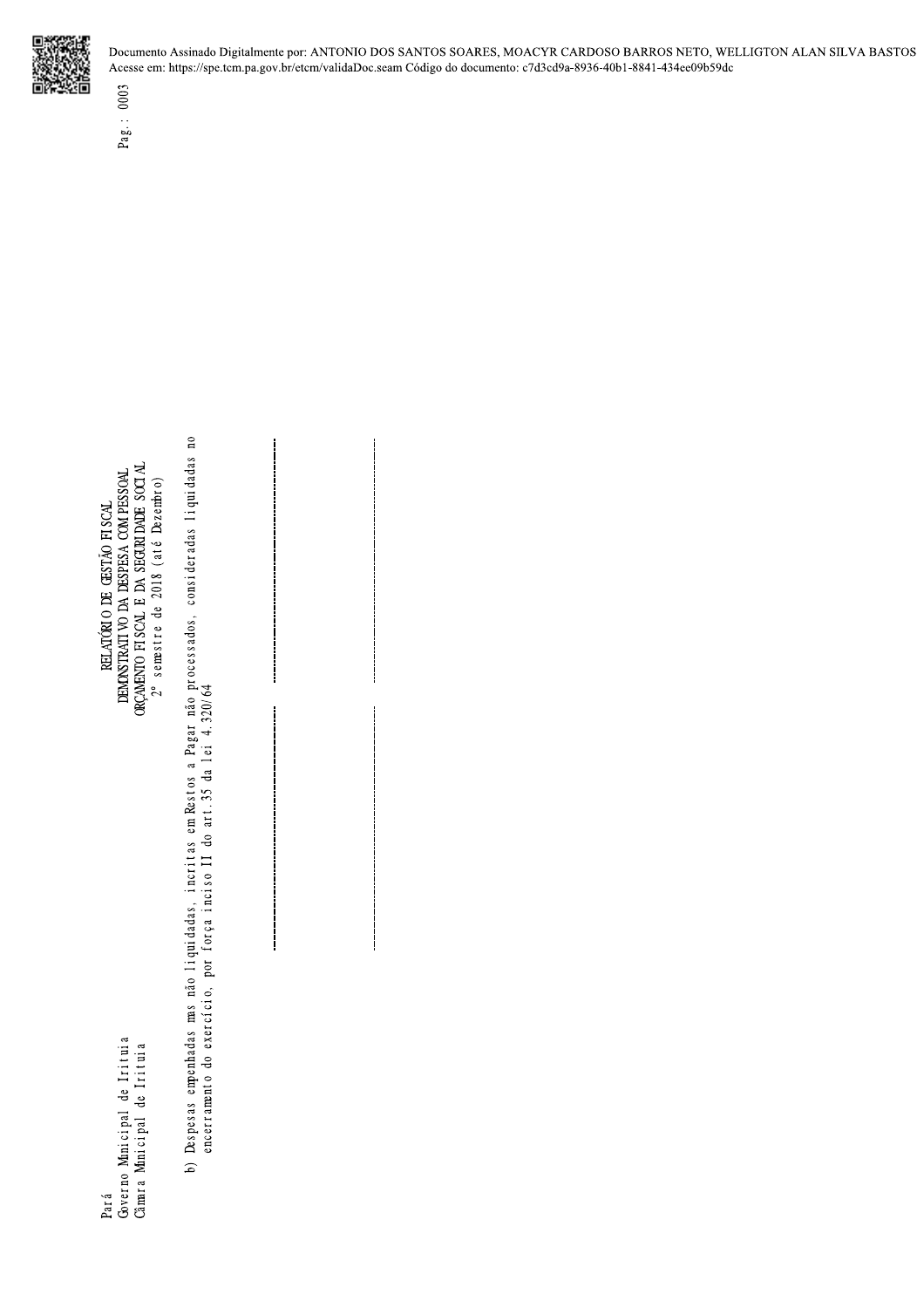Governo Monicipal de Irituia<br>Câmara Monicipal de Irituia Par á

 $\begin{array}{ll} \text{RELAI}(\text{KIO DE GESTÅO FI SCA} \\ \text{DENDISTRATI VO DA DESPESA COM PESSOAL} \\ \text{ORÇABKTO FI SCA. E DA SEGR IDABE SOTA} \end{array}$  $2^{\circ}$  semestre de 2018 (até Dezembro)

| RGF-ANEXO 1 (LRF, art. 55, inciso I, alínea 'a'                                                                                                                                                                            |                                                                                        | $1,\,00$<br>笤                                        |
|----------------------------------------------------------------------------------------------------------------------------------------------------------------------------------------------------------------------------|----------------------------------------------------------------------------------------|------------------------------------------------------|
|                                                                                                                                                                                                                            |                                                                                        | DESPESAS EXECUTADAS                                  |
|                                                                                                                                                                                                                            |                                                                                        | $(\hat{U}$ tims 12 Meses)                            |
| DESPESA COMPESSOAL                                                                                                                                                                                                         | Li qui dadas                                                                           | em restos<br>Inscritas                               |
|                                                                                                                                                                                                                            | $\binom{a}{b}$                                                                         | processados (b)<br>a pagar não                       |
| DESPESA BRUTA COM PESSOAL (1)                                                                                                                                                                                              |                                                                                        |                                                      |
| Despesas Variáveis<br>s<br>Pessoal Ativo                                                                                                                                                                                   | $\begin{array}{c} 1.230.513,98\\ 1.230.513,98\\ 1.017.997,41\\ 212.516,57 \end{array}$ |                                                      |
| Vencimentos, Vantagens e Outra<br>Obrigações Patronais<br>Benefícios Previdenciários<br>Pessoal Inativo e Pensionistas                                                                                                     |                                                                                        |                                                      |
|                                                                                                                                                                                                                            |                                                                                        |                                                      |
| Aposentadorias, Reserva e Reformas                                                                                                                                                                                         |                                                                                        |                                                      |
| Outros Benefícios Previdenciários<br>Pensões                                                                                                                                                                               |                                                                                        |                                                      |
|                                                                                                                                                                                                                            |                                                                                        |                                                      |
| Outras despesas de pessoal decorrentes de contratos de terceirização (Par. 1º do art.18 da LRF)<br>DESPESAS NÃO COMPUTADAS (II) (Par. 1º do art.19 da LRF)<br>Indenizações por Demissão e Incentivos à Demissão Voluntária |                                                                                        |                                                      |
|                                                                                                                                                                                                                            |                                                                                        |                                                      |
| de Período Anterior ao da Apuração<br>Decorrentes de Decisão Judicial de Período Anterior ao da Apuração<br>Despesas de Exercícios Anteriores de Período Anterior ao da Apuração                                           |                                                                                        |                                                      |
| Vi ncul ados<br>Inativos e Pensionistas com Recursos                                                                                                                                                                       |                                                                                        |                                                      |
| DESP. LÍQ. COM PESSOAL $(111) = (1-11)$                                                                                                                                                                                    | 513,98<br>1.230.                                                                       | 0,00                                                 |
|                                                                                                                                                                                                                            |                                                                                        |                                                      |
| DO LIM TE LEGAL<br>APURAÇÃO DO CUMPRI MENTO                                                                                                                                                                                | VALOR                                                                                  | % SOBRE RCL AJ USTADA                                |
| RECEITA CORRENTE LÍQUIDA - RCL(IV)                                                                                                                                                                                         | 50.474.979,97                                                                          |                                                      |
| (-) Transferência obrigatória da união relativas às emendas individuais (V) (\$13, art. 166 da CF)<br>= RECEITA CORRENTE LÍQUIDA AJUSTADA - (VI)                                                                           | 50.474.979.97                                                                          | ≽ ≽<br>$\begin{array}{c} 0,00 \\ 100,00 \end{array}$ |
|                                                                                                                                                                                                                            |                                                                                        |                                                      |
|                                                                                                                                                                                                                            |                                                                                        |                                                      |



inn  $Page. :$ 

Documento Assinado Digitalmente por: ANTONIO DOS SANTOS SOARES, MOACYR CARDOSO BARROS NETO, WELLIGTON ALAN SILVA BASTOS Acesse em: https://spe.tcm.pa.gov.br/etcm/validaDoc.seam Código do documento: c7d3cd9a-8936-40b1-8841-434ee09b59dc

 $(*)$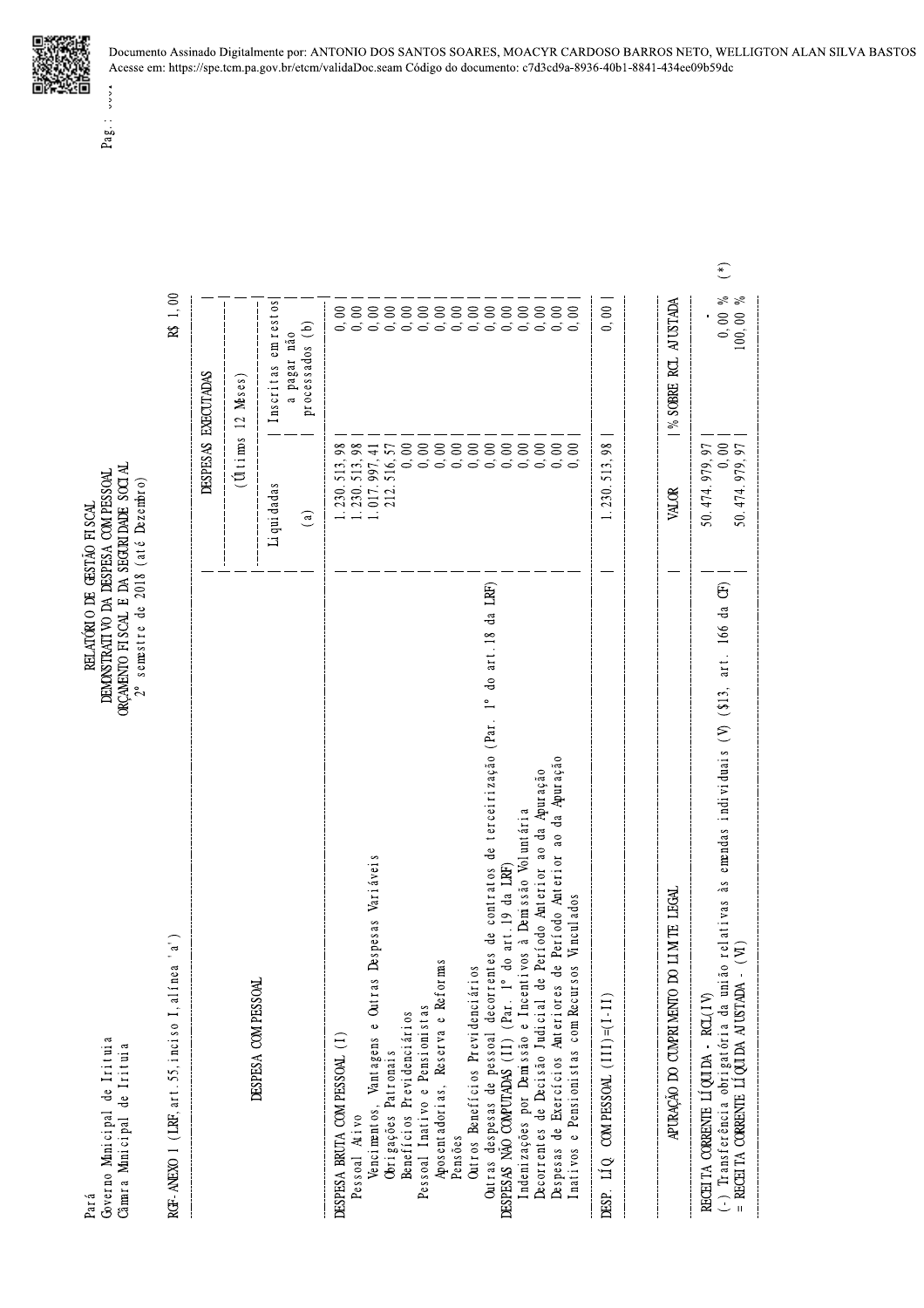| 18:57:25<br>$\gtrsim$<br>$\%$<br>$\,\mathrm{M}_\odot$<br>$\gtrsim$<br>5,70<br>5,40<br>6,00<br>2,44<br>31/01/2019 - HORA DA EM SSÃO:<br>a) Despesas liquidadas, consideradas aquelas em que houve a entrega do material ou serviço, nos termos do art. 63 da Lei 4.320/64<br>b) Despesas empenhadas mas não liquidadas inoritas em Pentrega do material ou serviço, nos t<br>despesas<br>mi or<br>2.877.073,86<br>No encerramento do exercício, as<br>Despesas empenhadas mas não liquidadas, incritas em Restos a Pagar não processados, consideradas liquidadas no<br>2.725.648,92<br>Dessa forma, para<br>1.230.513,98<br>3.028.498,80<br>DATA DA EM SSÃO:<br>eradas executadas.<br>$\overline{\phantom{a}}$<br>das.<br>$\frac{a}{1}$<br>SISTEMA: Aspec Informática - UNIDADE RESPONSÁVEL: Câmara Municipal de Iritu<br>Nota: Durante o exercício, somente as despesas liquidadas são consideradas executa<br>não liquidadas inscritas em restos a pagar não processados são também consid<br>encerramento do exercício, por força inciso II do art. 35 da lei 4.320/64<br>LIMTE DE ALERTA ( $X$ ) = (0,90 x VIII) (inciso II do Par. 1° do art. 59 da LRF)<br>LIMTE PRUDENCIAL (IX) = (0,95 x VIII) (parágrafo único do art. 22 da LRF)<br>transparência, as despesas executadas estão segregadas em<br>LIMTE MÁXIMO (VIII)(incisos I,II e III do art. 20 da LRF)<br>DESPESA TOTAL COMPESSOAL - DTP $(W1) = (111a + 111b)$<br>FONTE: |  |  |
|-----------------------------------------------------------------------------------------------------------------------------------------------------------------------------------------------------------------------------------------------------------------------------------------------------------------------------------------------------------------------------------------------------------------------------------------------------------------------------------------------------------------------------------------------------------------------------------------------------------------------------------------------------------------------------------------------------------------------------------------------------------------------------------------------------------------------------------------------------------------------------------------------------------------------------------------------------------------------------------------------------------------------------------------------------------------------------------------------------------------------------------------------------------------------------------------------------------------------------------------------------------------------------------------------------------------------------------------------------------------------------------------------------------------------------------------|--|--|
|                                                                                                                                                                                                                                                                                                                                                                                                                                                                                                                                                                                                                                                                                                                                                                                                                                                                                                                                                                                                                                                                                                                                                                                                                                                                                                                                                                                                                                         |  |  |
|                                                                                                                                                                                                                                                                                                                                                                                                                                                                                                                                                                                                                                                                                                                                                                                                                                                                                                                                                                                                                                                                                                                                                                                                                                                                                                                                                                                                                                         |  |  |
|                                                                                                                                                                                                                                                                                                                                                                                                                                                                                                                                                                                                                                                                                                                                                                                                                                                                                                                                                                                                                                                                                                                                                                                                                                                                                                                                                                                                                                         |  |  |
|                                                                                                                                                                                                                                                                                                                                                                                                                                                                                                                                                                                                                                                                                                                                                                                                                                                                                                                                                                                                                                                                                                                                                                                                                                                                                                                                                                                                                                         |  |  |
|                                                                                                                                                                                                                                                                                                                                                                                                                                                                                                                                                                                                                                                                                                                                                                                                                                                                                                                                                                                                                                                                                                                                                                                                                                                                                                                                                                                                                                         |  |  |
|                                                                                                                                                                                                                                                                                                                                                                                                                                                                                                                                                                                                                                                                                                                                                                                                                                                                                                                                                                                                                                                                                                                                                                                                                                                                                                                                                                                                                                         |  |  |
|                                                                                                                                                                                                                                                                                                                                                                                                                                                                                                                                                                                                                                                                                                                                                                                                                                                                                                                                                                                                                                                                                                                                                                                                                                                                                                                                                                                                                                         |  |  |
|                                                                                                                                                                                                                                                                                                                                                                                                                                                                                                                                                                                                                                                                                                                                                                                                                                                                                                                                                                                                                                                                                                                                                                                                                                                                                                                                                                                                                                         |  |  |
|                                                                                                                                                                                                                                                                                                                                                                                                                                                                                                                                                                                                                                                                                                                                                                                                                                                                                                                                                                                                                                                                                                                                                                                                                                                                                                                                                                                                                                         |  |  |

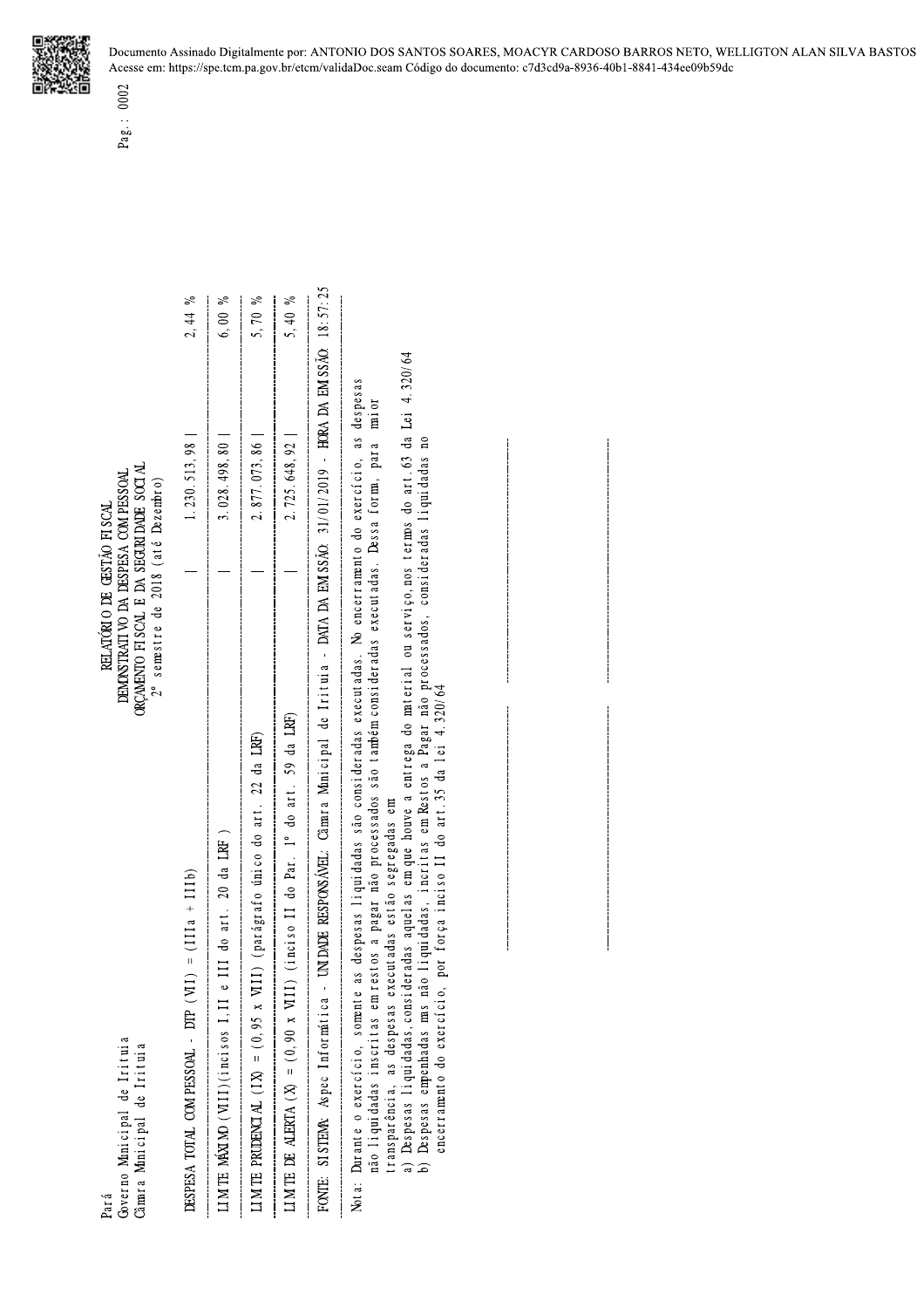| rituia<br>l<br>de<br>Anicipal<br>Amra | Pará |
|---------------------------------------|------|
|                                       |      |

| Governo Minicipal de Irituia<br>Câmara Municipal de Irituia<br>Anexo 6 - LRF, Art. 48,                                                                                                                                                                                       | SIMPLIFICADO DO RELATÓRIO DE GESTÃO FISCAL<br>INTOS FISCAL E DA SEGURIDADE SOCIAL<br>RELATÓRIO DE GESTÃO FISCAL<br>e 2018 (até Dezembro)<br>ORÇAME<br>semestre d<br>DEMONSTRATI VO<br>$2^{\circ}$ | 1,00<br>$\mathbf{\hat{z}}$                                                                 |
|------------------------------------------------------------------------------------------------------------------------------------------------------------------------------------------------------------------------------------------------------------------------------|---------------------------------------------------------------------------------------------------------------------------------------------------------------------------------------------------|--------------------------------------------------------------------------------------------|
| RECEITA CORRENTE LIQUIDA                                                                                                                                                                                                                                                     | $\hspace{0.1mm}-\hspace{0.1mm}$                                                                                                                                                                   | VALOR ATÉ O BI MESTRE                                                                      |
| Receita Corrente Líquida Ajustada<br>Receita Corrente Líquida                                                                                                                                                                                                                |                                                                                                                                                                                                   | 50.474.979,97<br>50.474.979,97                                                             |
| DESPESA COMPESSOAL                                                                                                                                                                                                                                                           | VALOR                                                                                                                                                                                             | A RCL<br>$\%$ SOBRE                                                                        |
| √१<br>Despesa Total com Pessoal - DTP<br>Limite Maximo (incisos I, II e III, art. 20 da LRF) - <%<br>Limite Prudencial (parágrafo único, art. 22 da LRF) - <%<br>Limite de Alerta (inciso II do par.l° do art.59 da LRF) -                                                   | $\begin{array}{c} 1.230.513, 98 \\ 3.028.498, 80 \\ 2.877.073, 86 \\ 2.725.648, 92 \end{array}$                                                                                                   | $\begin{array}{l} 2,44\% \\ 6,00\% \\ 5,70\% \\ 5,40\% \end{array}$                        |
| DÍVIDA CONSOLIDADA                                                                                                                                                                                                                                                           | VALOR                                                                                                                                                                                             | % SOBRE A RCL<br>$\overline{\phantom{0}}$                                                  |
| Definido por Resolução do Senado Federal<br>Dívida Consolidada Líquida<br>Limite                                                                                                                                                                                             | $\blacksquare$                                                                                                                                                                                    | $\blacksquare$                                                                             |
| GARANTI A DE VALORES                                                                                                                                                                                                                                                         | VALOR                                                                                                                                                                                             | % SOBRE A RCL                                                                              |
| Resolução do Senado Federal<br>Total das Garantias Concedidas<br>Limite Definido por                                                                                                                                                                                         | $1 - 1$                                                                                                                                                                                           | $\mathbf{r}$                                                                               |
| OPERAÇÕES DE CRÉDITO                                                                                                                                                                                                                                                         | VALOR                                                                                                                                                                                             | % SOBRE A RCL                                                                              |
| Óperações de Crédito por Antecipação da Receita<br>Limite definido pelo Senado Federal para Óperações de Crédito Externas e Internas<br>Limite definido pelo Senado Federal para Óperações de Crédito por Antecipação da Receita<br>Operações de Crédito Externas e Internas | $\blacksquare$<br>$\mathbf{r}$<br>$\overline{\phantom{a}}$                                                                                                                                        |                                                                                            |
| RESTOS A PAGAR                                                                                                                                                                                                                                                               | RESTOS A PAGAR NÃO<br>PROCESSADOS<br>I NSCRIÇÃO EM                                                                                                                                                | CAIXA LÍQUIDA (ANTESIDA 1<br>DI SPONI BILI DADE DE<br>RESTOS A PÁGAR NÃO<br>PROCESSADOS DO |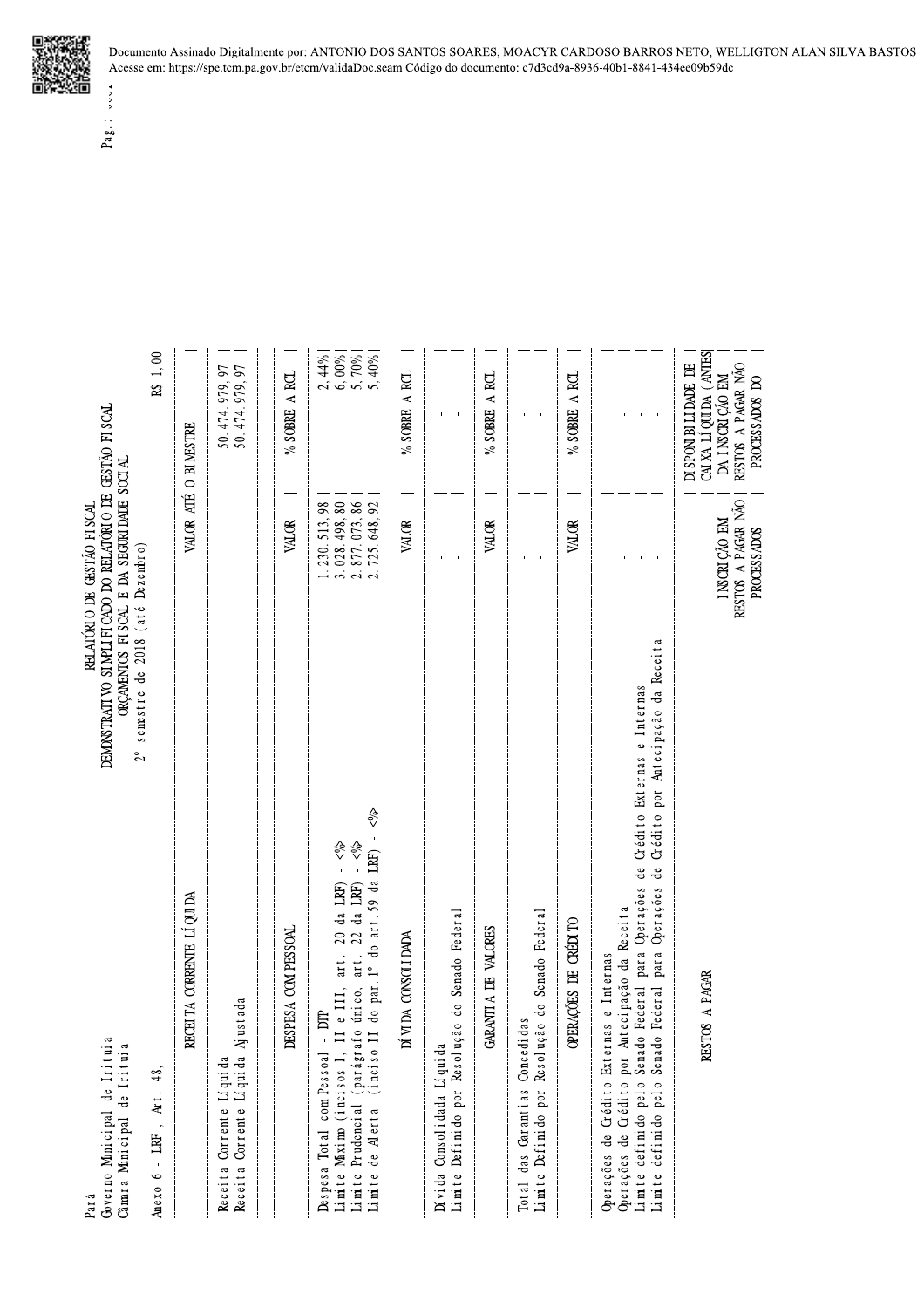

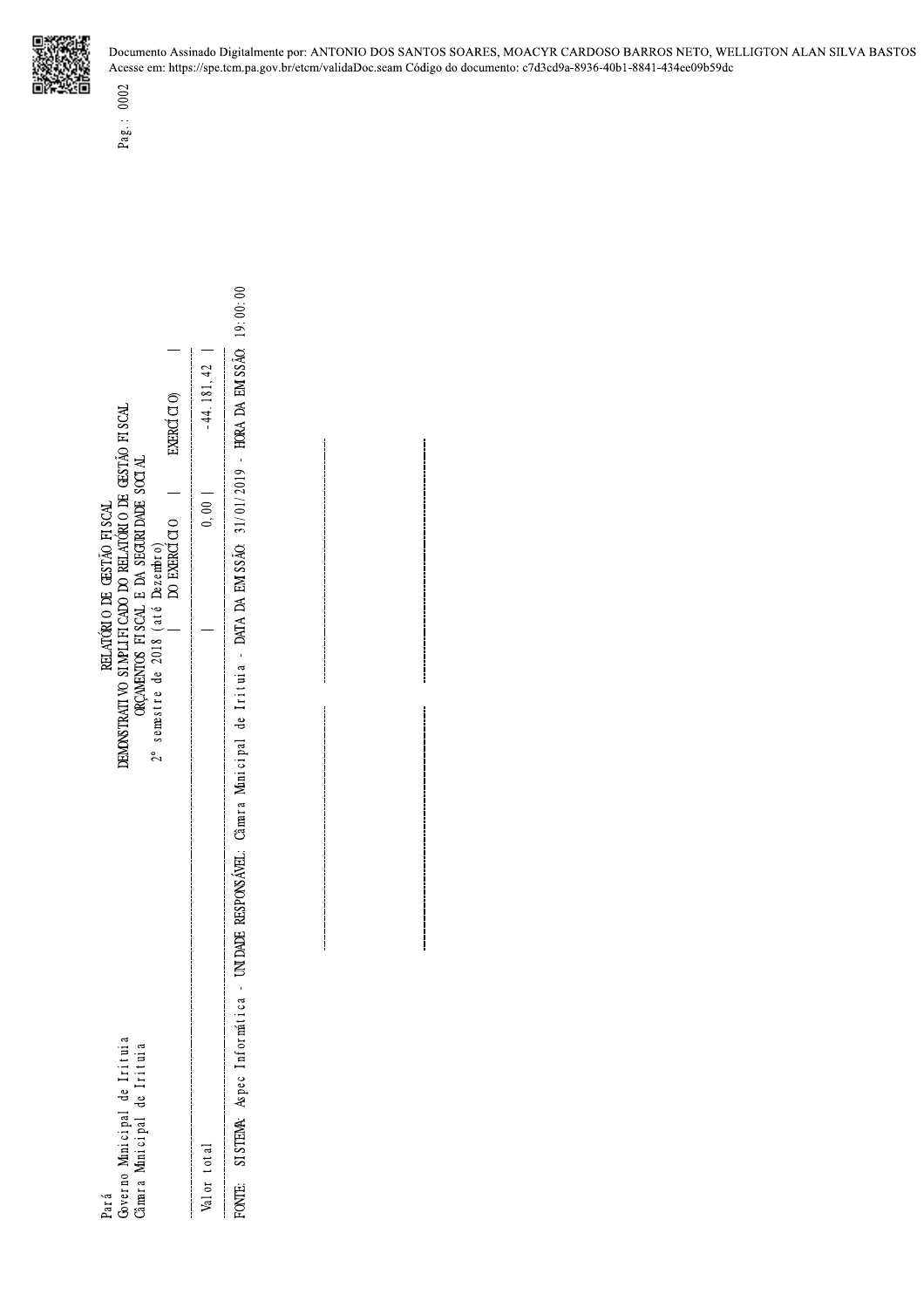

| Governo Minicipal de Irituia<br>Câmara Municipal de Irituia<br>Pará               |                                                                                                                                                                                                                                                                                                                                                                                                                                                                                                                                                                                                                         |                                            |                                                                                                                                                                                                                                                                                                                                                                                                                                                                                                    | DEMONSTRATIVO DA DI SPONI BILI DADE DE CAI XA E DOS RESTOS A PAGAR<br>ORÇAMENTOS FISCAL E DA SEGURI DADE SOCIAL<br>RELATÓRIO DE GESTÃO FISCAL |                                                           |                                              |                                             |                                                    | ▣<br><b>AAAA</b><br>$Pag$ :                        |
|-----------------------------------------------------------------------------------|-------------------------------------------------------------------------------------------------------------------------------------------------------------------------------------------------------------------------------------------------------------------------------------------------------------------------------------------------------------------------------------------------------------------------------------------------------------------------------------------------------------------------------------------------------------------------------------------------------------------------|--------------------------------------------|----------------------------------------------------------------------------------------------------------------------------------------------------------------------------------------------------------------------------------------------------------------------------------------------------------------------------------------------------------------------------------------------------------------------------------------------------------------------------------------------------|-----------------------------------------------------------------------------------------------------------------------------------------------|-----------------------------------------------------------|----------------------------------------------|---------------------------------------------|----------------------------------------------------|----------------------------------------------------|
| 55, inciso III, alínea 'a')<br>Anexo 5 (LRF, Art.                                 |                                                                                                                                                                                                                                                                                                                                                                                                                                                                                                                                                                                                                         |                                            |                                                                                                                                                                                                                                                                                                                                                                                                                                                                                                    |                                                                                                                                               |                                                           |                                              |                                             |                                                    | $R\!$ $1,00$                                       |
|                                                                                   |                                                                                                                                                                                                                                                                                                                                                                                                                                                                                                                                                                                                                         |                                            |                                                                                                                                                                                                                                                                                                                                                                                                                                                                                                    | OBRI GAÇÕES FI NANCEI RAS                                                                                                                     |                                                           | I NSUFI CI ÊNCI A                            | DE CAIXA LÍQUIDA<br>DI SPONI BILI DADE      |                                                    | EMPENHOS NÃO                                       |
| I DENTI FI CAÇÃO DOS RECURSOS                                                     | DI SPONI BI LI DADE<br>DE CAIXA BRUTA                                                                                                                                                                                                                                                                                                                                                                                                                                                                                                                                                                                   | RESTOS A PAGAR LI QUI DADOS<br>E NÃO PAGOS |                                                                                                                                                                                                                                                                                                                                                                                                                                                                                                    | RESTOS A PAGAR<br>NÃO LI QUI DADOS<br>EMPENHADOS E                                                                                            | FI NANCEI RAS<br><b>OBRI GACÓES</b><br>DEMAI <sub>S</sub> | VERI FI CADA NO<br>FI NANCEI RA<br>CONSÓRCIO | RESTOS A PAGAR<br>INSCRIÇÃO DE<br>(ANTES DA | NÃO LI QUI DADOS<br>RESTOS A PAGAR<br>EMPENHADOS E | NÃO INSCRITOS<br><b>CANCELADOS</b><br>LI QUI DADOS |
|                                                                                   |                                                                                                                                                                                                                                                                                                                                                                                                                                                                                                                                                                                                                         | EXERCÍCIOS<br>ANTERI ORES<br>$\mathbb{E}$  | DO EXERCÍCIO<br><b>ATUAL</b>                                                                                                                                                                                                                                                                                                                                                                                                                                                                       | DE EXERCÍCIOS<br>ANTERI ORES                                                                                                                  |                                                           | PÚBLICO                                      | $D$ EXERCÍ $(D(1))$<br>NÃO PROCESSADOS      | DO EXERCÍCIOS                                      | I NSUFI CI ÈNCI A<br>por                           |
|                                                                                   | $\mathfrak{D}$                                                                                                                                                                                                                                                                                                                                                                                                                                                                                                                                                                                                          | $\circled{B}$                              | $\bigcirc$                                                                                                                                                                                                                                                                                                                                                                                                                                                                                         | $\odot$                                                                                                                                       | $\overline{E}$                                            | (E)                                          | $(A(B+CH) - F)$<br>$\overline{\mathbb{G}}$  |                                                    | FI NANCEI RA)                                      |
| TOTAL DOS RECURSOS VINCULADOS(I)                                                  | $0,00\vert$                                                                                                                                                                                                                                                                                                                                                                                                                                                                                                                                                                                                             | 0,00                                       | 0,00                                                                                                                                                                                                                                                                                                                                                                                                                                                                                               | $0,00\vert$                                                                                                                                   | 0,00                                                      | 0,00                                         | 0,00                                        | 0,00                                               | $0, 00$                                            |
| $\overline{5}$<br>Receita de Impostos e de Transferência de Impostos              | 0,00                                                                                                                                                                                                                                                                                                                                                                                                                                                                                                                                                                                                                    | $0,00 $                                    | 0,00                                                                                                                                                                                                                                                                                                                                                                                                                                                                                               | $0,\,00 $                                                                                                                                     |                                                           | 0,00                                         | $0,\,00 $                                   | 0,00                                               | $\infty$<br>d.                                     |
| Transferência do FUNDEB 60%                                                       | 0,00                                                                                                                                                                                                                                                                                                                                                                                                                                                                                                                                                                                                                    |                                            | $\begin{array}{cccccccccc} \overline{0} & \overline{0} & \overline{0} & \overline{0} & \overline{0} & \overline{0} & \overline{0} & \overline{0} & \overline{0} & \overline{0} \\ \overline{0} & \overline{0} & \overline{0} & \overline{0} & \overline{0} & \overline{0} & \overline{0} & \overline{0} & \overline{0} & \overline{0} \\ \overline{0} & \overline{0} & \overline{0} & \overline{0} & \overline{0} & \overline{0} & \overline{0} & \overline{0} & \overline{0} & \overline{0} \\ \$ |                                                                                                                                               |                                                           | 0,00                                         | $0,00\vert$                                 | $0,\,00 $                                          |                                                    |
| Transferência do FUNDEB 40%                                                       |                                                                                                                                                                                                                                                                                                                                                                                                                                                                                                                                                                                                                         |                                            |                                                                                                                                                                                                                                                                                                                                                                                                                                                                                                    |                                                                                                                                               |                                                           |                                              | $0,00\vert$                                 |                                                    |                                                    |
| Outros Recursos Destinados à Educação                                             |                                                                                                                                                                                                                                                                                                                                                                                                                                                                                                                                                                                                                         |                                            |                                                                                                                                                                                                                                                                                                                                                                                                                                                                                                    |                                                                                                                                               |                                                           |                                              | 0,000                                       |                                                    |                                                    |
| Receita de Impostos e de Transferência de Impostos - Saú                          |                                                                                                                                                                                                                                                                                                                                                                                                                                                                                                                                                                                                                         |                                            |                                                                                                                                                                                                                                                                                                                                                                                                                                                                                                    |                                                                                                                                               |                                                           |                                              |                                             |                                                    |                                                    |
| Outros Recursos Destinados à Saúde                                                |                                                                                                                                                                                                                                                                                                                                                                                                                                                                                                                                                                                                                         | $0,\,00 $                                  |                                                                                                                                                                                                                                                                                                                                                                                                                                                                                                    |                                                                                                                                               |                                                           |                                              | $0,00\vert$                                 |                                                    |                                                    |
| Recursos Destinados à Assistência Social                                          |                                                                                                                                                                                                                                                                                                                                                                                                                                                                                                                                                                                                                         | $0,\,00 $                                  |                                                                                                                                                                                                                                                                                                                                                                                                                                                                                                    |                                                                                                                                               |                                                           |                                              | $0, \, 00 $                                 |                                                    |                                                    |
| Recursos Destinados ao RPPS - Plano Previdenciário                                |                                                                                                                                                                                                                                                                                                                                                                                                                                                                                                                                                                                                                         | $0,\,00 $                                  |                                                                                                                                                                                                                                                                                                                                                                                                                                                                                                    |                                                                                                                                               |                                                           | $0, 00\vert$                                 | $0,00\vert$                                 | $0,\,00 $                                          |                                                    |
| Recursos Destinados ao RPPS - Plano Financeiro                                    |                                                                                                                                                                                                                                                                                                                                                                                                                                                                                                                                                                                                                         | $0,\,00 $                                  | 0,00                                                                                                                                                                                                                                                                                                                                                                                                                                                                                               | $0,\,00 $                                                                                                                                     |                                                           | $0,00\vert$                                  | 0,00                                        | $0,\,00 $                                          |                                                    |
| Recursos de Operações de Crédito (exceto destinados à Ed                          | $\begin{array}{cccccccccc} \overline{\circ} & \overline{\circ} & \overline{\circ} & \overline{\circ} & \overline{\circ} & \overline{\circ} & \overline{\circ} & \overline{\circ} & \overline{\circ} & \overline{\circ} & \overline{\circ} & \overline{\circ} & \overline{\circ} & \overline{\circ} & \overline{\circ} & \overline{\circ} & \overline{\circ} & \overline{\circ} & \overline{\circ} & \overline{\circ} & \overline{\circ} & \overline{\circ} & \overline{\circ} & \overline{\circ} & \overline{\circ} & \overline{\circ} & \overline{\circ} & \overline{\circ} & \overline{\circ} & \overline{\circ} & \$ | $0,\,00 $                                  | $0,\,00 $                                                                                                                                                                                                                                                                                                                                                                                                                                                                                          | $0,\,00 $                                                                                                                                     |                                                           | $0,00\vert$                                  | 0,00                                        | $0,\,00 $                                          |                                                    |
| Outras Destinações Vinculadas de Recursos<br>Recursos de Alienaçao de Bens/Ativos | 0,00                                                                                                                                                                                                                                                                                                                                                                                                                                                                                                                                                                                                                    | $0,00\vert$<br>$0,00\vert$                 | $0,\,00 $<br>$0,\,00 $                                                                                                                                                                                                                                                                                                                                                                                                                                                                             | $0,00\vert$<br>0,00                                                                                                                           |                                                           | 0,000                                        | 0,00<br>0,00                                | $0,\,00 $<br>$0,\,00 $                             | $\begin{array}{c} 0,00 \\ 0,00 \end{array}$        |
|                                                                                   |                                                                                                                                                                                                                                                                                                                                                                                                                                                                                                                                                                                                                         |                                            |                                                                                                                                                                                                                                                                                                                                                                                                                                                                                                    |                                                                                                                                               |                                                           |                                              |                                             |                                                    |                                                    |
| TOTAL DOS RECURSOS NÃO VINCULADOS(II)                                             | 0,00                                                                                                                                                                                                                                                                                                                                                                                                                                                                                                                                                                                                                    | 26, 833, 81]                               | 17.307,61                                                                                                                                                                                                                                                                                                                                                                                                                                                                                          | 40,00                                                                                                                                         | $0,00\vert$                                               | $0,00\vert$                                  | $-44.181,42$                                | 0,00                                               | 0,00                                               |
| Recursos Ordinários                                                               | 0,00                                                                                                                                                                                                                                                                                                                                                                                                                                                                                                                                                                                                                    | 26.833,81                                  | 17.307,61                                                                                                                                                                                                                                                                                                                                                                                                                                                                                          | 40,00                                                                                                                                         | 0,00                                                      | 0.001                                        | $-44.181,42$                                | 0,00                                               | 0.00000                                            |
| Outros Recursos não Vinculados                                                    |                                                                                                                                                                                                                                                                                                                                                                                                                                                                                                                                                                                                                         | $0,00\vert$                                | $0,00\vert$                                                                                                                                                                                                                                                                                                                                                                                                                                                                                        | $0,00$                                                                                                                                        |                                                           |                                              | 0,00                                        |                                                    |                                                    |
| $TOTAL$ (111) = (1 + 11)                                                          | 0,00                                                                                                                                                                                                                                                                                                                                                                                                                                                                                                                                                                                                                    | 26, 833, 81]                               | 17.307,61                                                                                                                                                                                                                                                                                                                                                                                                                                                                                          | 40,00                                                                                                                                         | 0,00                                                      | 0,00                                         | $-44.181, 42$                               | 0,00                                               | 0,00                                               |
| SISTEMA: Aspec Informatica - UNIDADE RESPONSÁVEL: Câmara Municipal de<br>FONTE:   |                                                                                                                                                                                                                                                                                                                                                                                                                                                                                                                                                                                                                         |                                            |                                                                                                                                                                                                                                                                                                                                                                                                                                                                                                    | Irituia - DATA DA EM SSÃO: 31/01/2019 - HORA DA EM SSÃO: 19:00:49                                                                             |                                                           |                                              |                                             |                                                    |                                                    |

NOTA: (1) Essa coluna poderá apresentar valor negativo, indicando, nesse caso, insuficiência de caixa após o registro das obrigações financeiras.